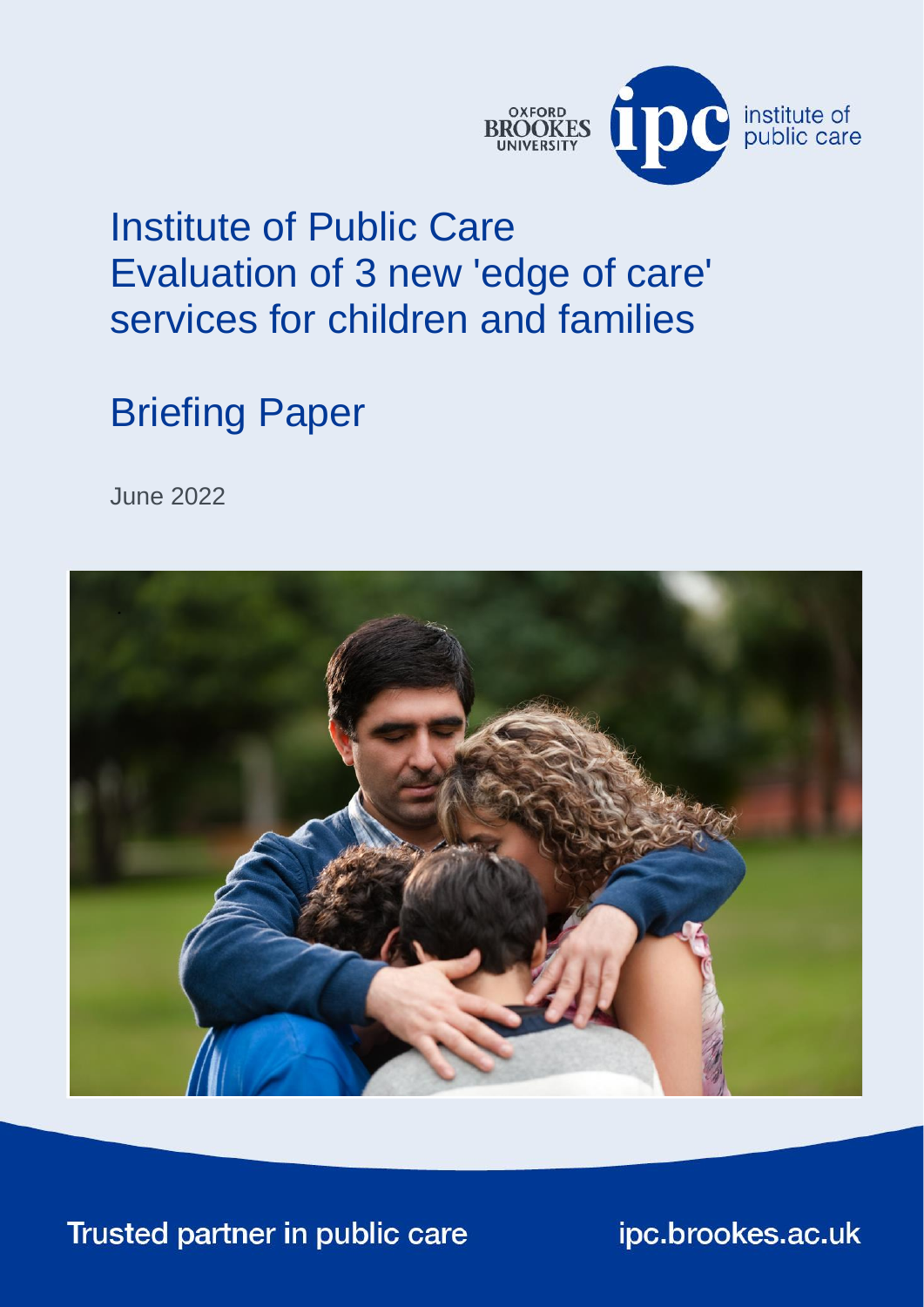# [Institute of Public Care](#page-0-2) [Evaluation of 3 new 'edge of care'](#page-0-0)  [services](#page-0-0) for children and families Briefing Paper

## 1 Context

Numbers of children going into care are rising. In the year ending 31st March 2021 there were 80,850 looked after children in England (Gov.Uk, November 2021) $1 -$  an alltime high. In response to these UK figures, the Chief Executive of Barnardo's, quoted in Children and Young People Now (November 2021)<sup>2</sup> said this was partly due to:

"Family breakdowns and other issues faced by children during the pandemic such as mental health issues, special educational needs and disabilities (SEND) and families just not coping".

Not only have numbers been rising but the complexity of need seems also to have become more acute. Local authorities have reported that more children with emotional and behavioural difficulties and challenging and risky behaviours linked to their Adverse Childhood Experiences (ACEs) are coming into care. Family characteristics typically include:

- Domestic violence in the home.
- Parental mental health problems.
- Parental substance misuse problems.
- Offending or anti-social behaviour by the child.
- Child not attending or excluded from school.
- Poor or inconsistent parenting.

Given that the upward trend in risk factors is predicted to continue, the question of how best to support families to be resilient and resourceful to prevent children coming into care remains a high priority for the sector.

The existing research literature (IPC 2020)<sup>3</sup> suggested that features of effective support for families with more complex or chronic needs include:

• More intensive interventions (but with broader base of multi-disciplinary support).

[https://www.cypnow.co.uk/news/article/number-of-children-in-care-at-highest-level-on-record-latest](https://www.cypnow.co.uk/news/article/number-of-children-in-care-at-highest-level-on-record-latest-figures-show)[figures-show.](https://www.cypnow.co.uk/news/article/number-of-children-in-care-at-highest-level-on-record-latest-figures-show) Accessed 25th March 2022

<sup>1</sup> Gov,Uk (November 2021). Available at: [https://explore-education-statistics.service.gov.uk/find](https://explore-education-statistics.service.gov.uk/find-statistics/children-looked-after-in-england-including-adoptions/2021)[statistics/children-looked-after-in-england-including-adoptions/2021.](https://explore-education-statistics.service.gov.uk/find-statistics/children-looked-after-in-england-including-adoptions/2021) Accessed 25th March 2022 <sup>2</sup> Children and Young People Now (November 2021) NUMBER OF CHILDREN IN CARE AT HIGHEST LEVEL ON RECORD, LATEST FIGURES SHOW. Available at:

<sup>3</sup> IPC (2020) Rapid Research Review for Cornwall Council. Unpublished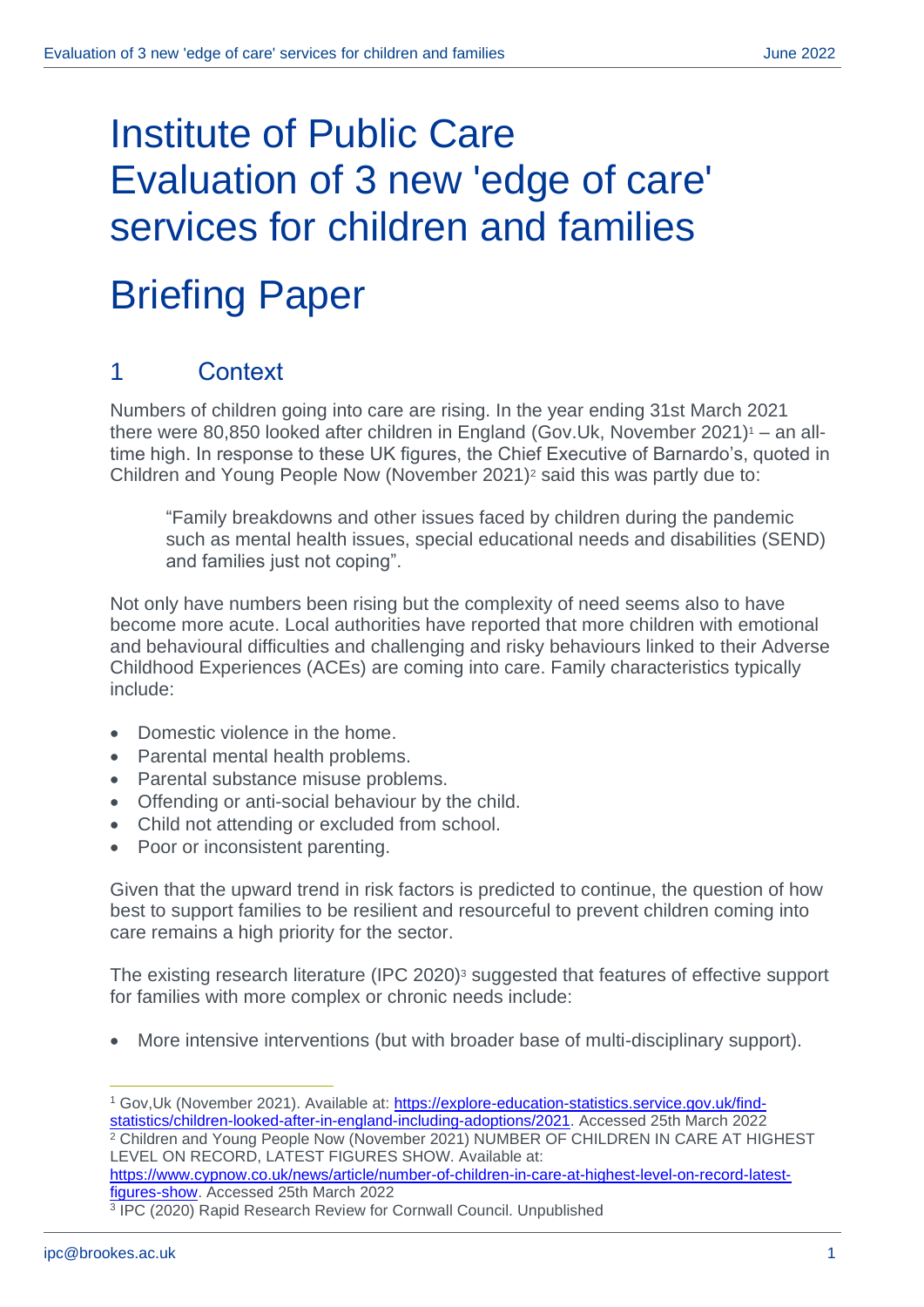- Interventions with a good evidence base and even more importantly, delivered with a high degree of fidelity.
- A longer period of intervention is usually required overall i.e. 12-18 months, but this can include an element of 'step down' to less intensive support after a period of intensive intervention.
- Assertive, persistent key workers with lower caseloads and high levels of skill in working with families.
- Significant attention to helping parents or carers to develop internal motivation to change and to address their issues that are likely to get in the way of considering or making changes for example, substance misuse, domestic abuse or parent mental health issues.

### 2 Three new 'edge of care' services

In the context of this relatively established evidence base and between 2020 and 2022, IPC has undertaken three evaluations of new 'edge of care' services established to work with families where there is a risk of breakdown. A brief outline of each service is provided below:

**Gweres Teyluyow (GT) (Helping Families Service)** was set up by Cornwall Council in January 2020 to work with children aged 5-11 and their families. Typical presenting issues include anti-social behaviours, child to parent violence, poor school attendance and low levels of emotional health and wellbeing. 3 area based multi-disciplinary teams were established for the county each with: 2 social workers, 2 family support workers and 2 therapists. The latter provide the **Functional Family Therapy Child Welfare** (FFT CW) programme. A key aim for the service is to intervene at both an early age and stage (before problems have escalated). Most children are referred through Section 17 and are not yet at the level of statutory intervention.

**North-East Wales Multisystemic Therapy Service (MST)**, started working with families in Flintshire and Wrexham in May 2020 and is the first MST standard programme in Wales. The service was developed as part of the Early Intervention and Intensive Support for Children and Young People Transformation Programme, 2019 – 2022, funded by Welsh Government. The service targets children and young people aged 11-17 at risk of entering care or custody, and their families. There is one team covering Flintshire and Wrexham with 4 therapists and a supervisor/team manager who have a mix of professional backgrounds including social work, health, and therapy.

**Bwthyn Y Ddol (BYD)**, is a 'bespoke' model with a strong emphasis on psychologically informed assessment and formulation, established as part of the North Wales Early Intervention and Intensive Support for Children and Young People Transformation Programme. A multi-agency team consisting of 2 social workers, 2 family workers, a clinical psychologist and team manager delivers a service to young people aged 11-17 living in Denbighshire and Conwy who are at the high end of complexity. At the point of referral, some children may already have become looked after in emergency alternative care settings including hospital due to the high level of safeguarding need, often linked to serious mental health issues. They are discharged home when the service commences.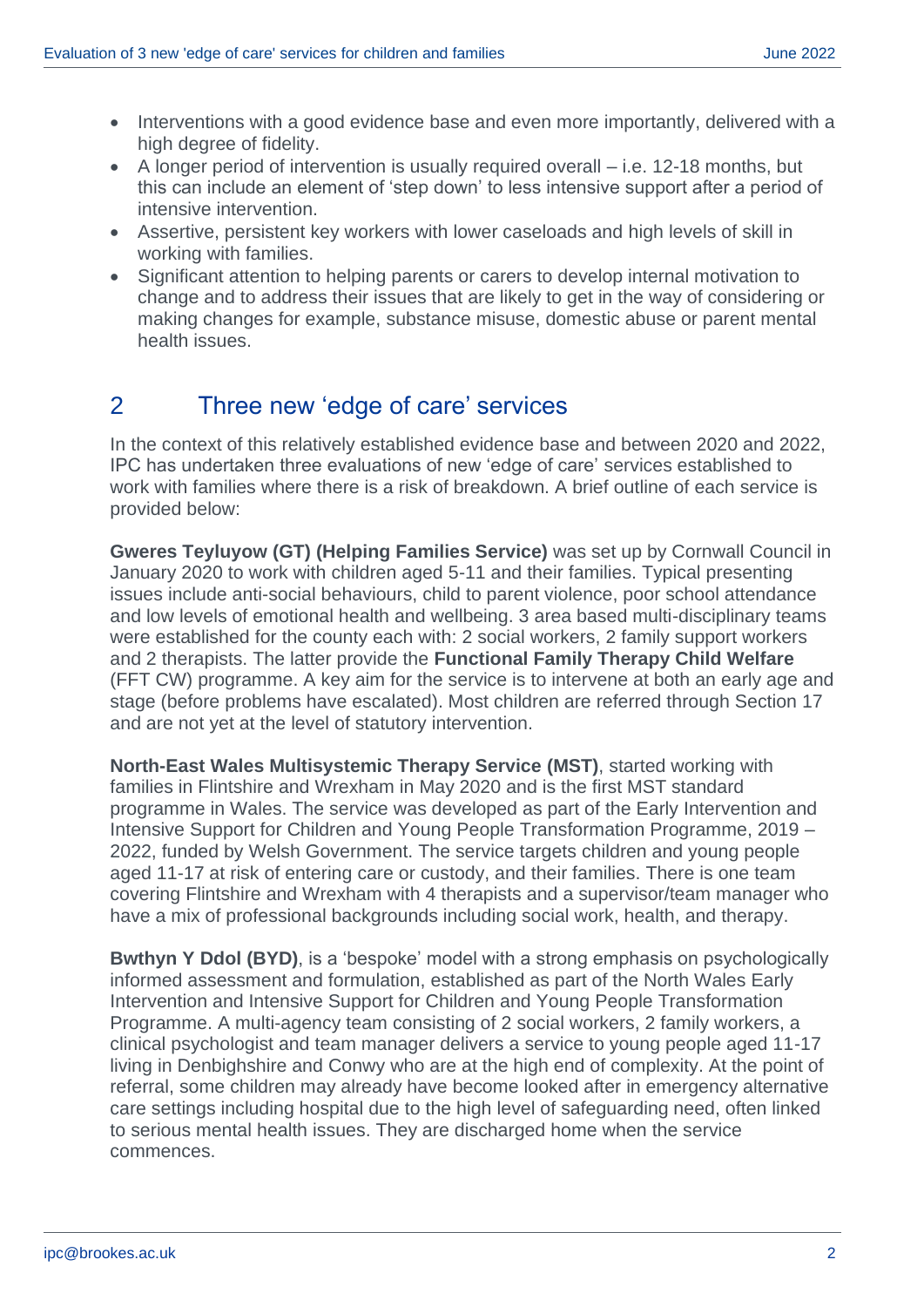Both North Wales services will be opening local residential facilities soon to complement the intensive community-based support services and for those young people that need a short period of time out of the family home to stabilise a crisis situation. During this time, intensive assessment and support will be provided with the aim that they will return home and prevent the need for longer term out of area placements.

## 3 IPC's evaluation approach and key areas of inquiry

IPC's approach to all 3 evaluations can be defined as 'realist' or 'realistic' i.e. that asks not just whether things are working, but for whom, in what circumstances, in what respects and how (Pawson and Tilley, 1997<sup>4</sup>). A mixed method approach was also applied, incorporating quantitative as well as qualitative research methods. These included case file analysis, interviews and surveys with families and professionals and analysis of management data collected by the service itself.

Key areas of inquiry that were common across all three pilot evaluations included:

- Whether families had engaged well with the service and if so what had enabled them to do so.
- What aspects were different about these models and made them stand out from other family support services (and makes them interesting for others to consider/replicate).
- What had been the outcomes for children and families in particular had children been prevented from entering care, did they have improved emotional health and wellbeing, were parents better equipped to safely support and meet the needs of their children and were families more resilient and resourceful.
- Key service implementation challenges.

#### 4 Findings

From our analysis of how each service was operating, we identified a number of 'key 'features that appeared to have helped families to engage and commit to the interventions which resulted in a high level of completion and few drop outs. These 'key features' which could be replicable elsewhere maybe of interest to the sector as a whole.

**A preventative approach** – the starting point for all 3 services was to prevent family breakdown and children coming into care. The differences between them highlight that prevention can happen at different points in the spectrum of need (see windscreen model, IPC 2020)<sup>5</sup> and all have value in enabling families to develop protective factors that will help to prevent their needs from escalating.

**Voluntary participation**: these services were offered not imposed, and families had choice about whether to engage.

<sup>4</sup> R Dawson, N Tilley (1997) - Evaluation for the 21st century: A handbook. Available at: [https://books.google.co.uk/books?hl=en&lr=&id=woH3oHF\\_egEC&oi=fnd&pg=PA405&dq=pawson+and+t](https://books.google.co.uk/books?hl=en&lr=&id=woH3oHF_egEC&oi=fnd&pg=PA405&dq=pawson+and+tilley+1997&ots=cvuulqSxls&sig=Q75Pktbt1rFXkiEZAVZyeQrvjhM#v=onepage&q=pawson%20and%20tilley%201997&f=false) [illey+1997&ots=cvuulqSxls&sig=Q75Pktbt1rFXkiEZAVZyeQrvjhM#v=onepage&q=pawson%20and%20till](https://books.google.co.uk/books?hl=en&lr=&id=woH3oHF_egEC&oi=fnd&pg=PA405&dq=pawson+and+tilley+1997&ots=cvuulqSxls&sig=Q75Pktbt1rFXkiEZAVZyeQrvjhM#v=onepage&q=pawson%20and%20tilley%201997&f=false) [ey%201997&f=false.](https://books.google.co.uk/books?hl=en&lr=&id=woH3oHF_egEC&oi=fnd&pg=PA405&dq=pawson+and+tilley+1997&ots=cvuulqSxls&sig=Q75Pktbt1rFXkiEZAVZyeQrvjhM#v=onepage&q=pawson%20and%20tilley%201997&f=false) Accessed 29th March 2022. 5 IPC (2020) Op cit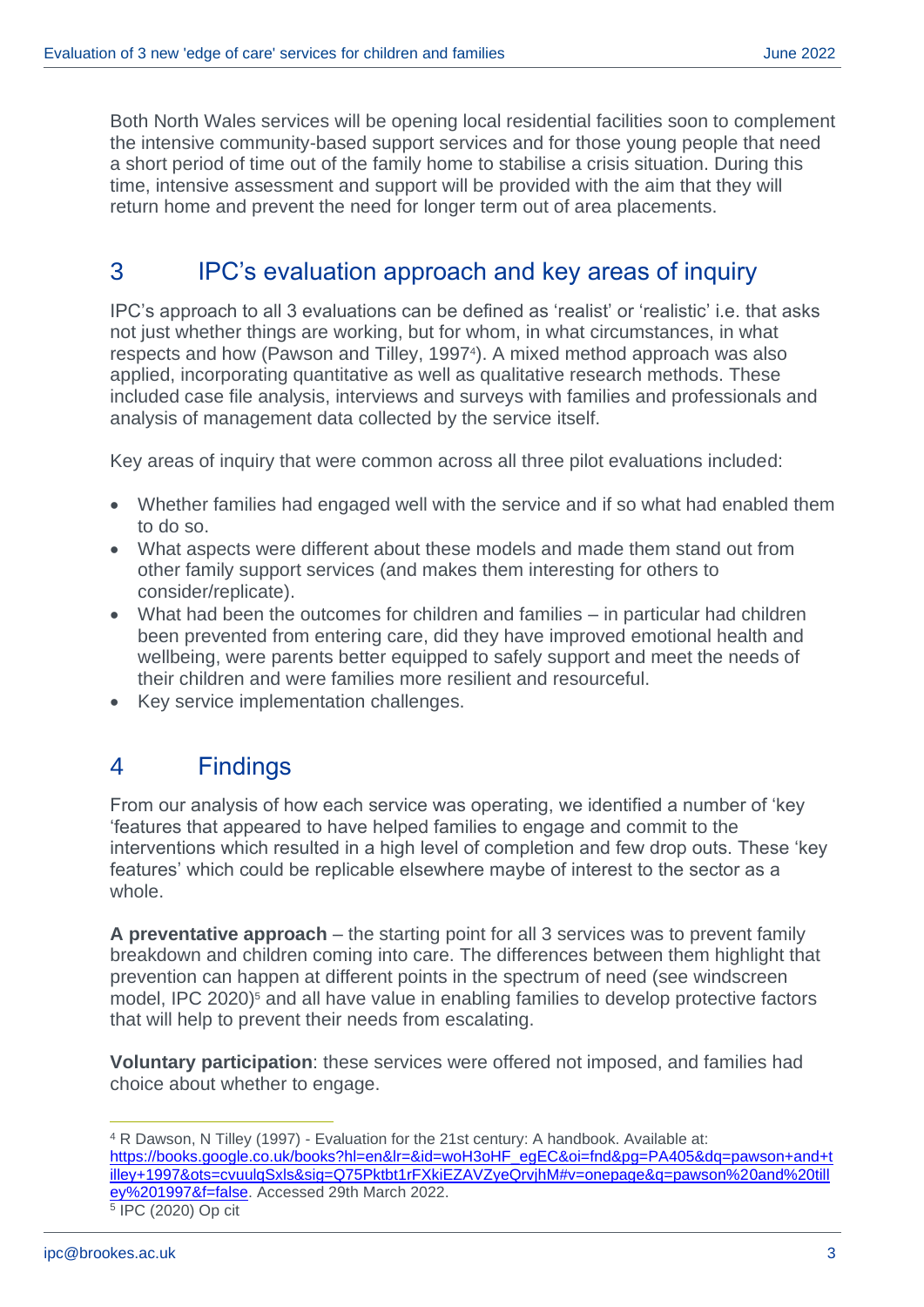**Multi-disciplinary teams**: having a mix of roles within the teams was felt to be a real strength both by staff, in terms of the opportunities to broaden their professional knowledge and skills and by families who benefitted from the different viewpoints.

"Having a therapist and the social worker together was very good…… It is good to have two professionals giving different types of insights". (GT parent)

**A therapeutic model which is evidence based**: Both MST and FFT CW are well established, evidence based, manualised models, delivered under licence. The BYD model incorporated established psychological therapies such as Dialectical Behaviour Therapy (DBT), motivational interviewing and the RAID (Reinforce, Appropriate, Implode, Disruption) approach.

**Structured sessions with clearly defined goals**: all 3 services offered 'a programme' or process to work through with regular reviews of progress and a beginning, middle and end, as well as **responsive support** when needed.

"The best thing for me was that I could ring them at any time. If he was having a challenging moment, I could pick up the phone and it didn't have to be the Police". (MST mum)

**Facilitative methods** were used by staff to encourage families to draw on their strengths and assets and find their own solutions.

"We teach parents to problem solve for themselves" so that "they are empowered to manage by the end". (MST staff member)

"We would talk about what happened, how he was behaving, what I could do differently. We put in strategies to combat that behaviour. It was a bit like parental coaching… It was more aimed at me about how I could parent my son". (MST mum)

**The quality of the relationship** between professionals and family really stood out in all three services. It was clear that staff were skilled in establishing a good rapport from the outset, using empathetic, non-judgemental approaches to engage family members and build up trust.

"She made me feel comfortable…. I felt I could be very open and honest with her .. She would ask questions, listen and then change strategy when needed". (MST dad)

**Intensive support** – was provided and this approach was markedly different to what families had experienced before. This included more frequent contact, that incorporated all members of the family including step-parents, grandparents and siblings and lasted for a longer period. Staff spoke about going 'above and beyond', 'whatever it takes'. Parents appreciated this and for partner agencies this was one of the most valuable aspects of the service.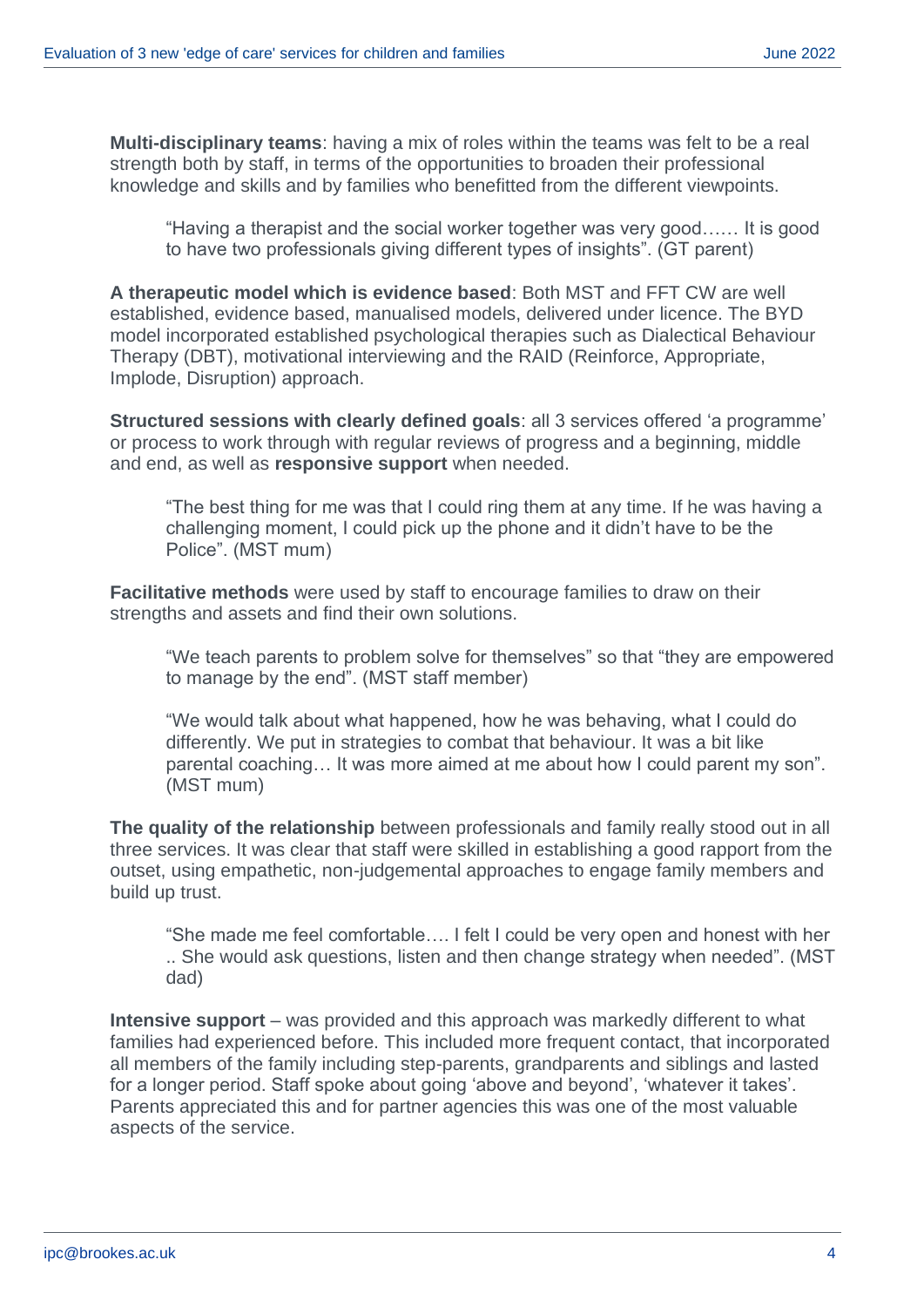"They supported the young person through crisis and were involved a lot longer than they usually would be… There was daily support at times when she was unsettled, and there were daily multi-disciplinary mtgs". (BYD partner agency)

**Flexible delivery** – typically, staff arranged sessions to fit around the family's schedule and preferences to enable everyone to participate. This became even more important during the pandemic and all three services offered a range of options including telephone, text, WhatsApp, Zoom as well as 'in person' (Covid safe) contacts to keep the support going.

"(worker) fitted in around us in the evenings when I was home from work and x (child) wasn't in school. She came to the home". (GT parent)

**Partnership working** – health and social care services have long been criticised for 'working in silos' resulting in families experiencing un-coordinated and disjointed support. A key aim for these services was to develop a more integrated, and coherent offer, for example by communicating and building relationships with other agencies and drawing them into a coordinated plan of support. Our evaluations demonstrated that information sharing had improved, stronger links were in place and families were benefitting.

"We are more connected now. She made sure we had a multidisciplinary assessment. We knew my son needed to be assessed for lots of things, but it hadn't happened. She was instrumental in getting the multidisciplinary side of things moving". (GT parent)

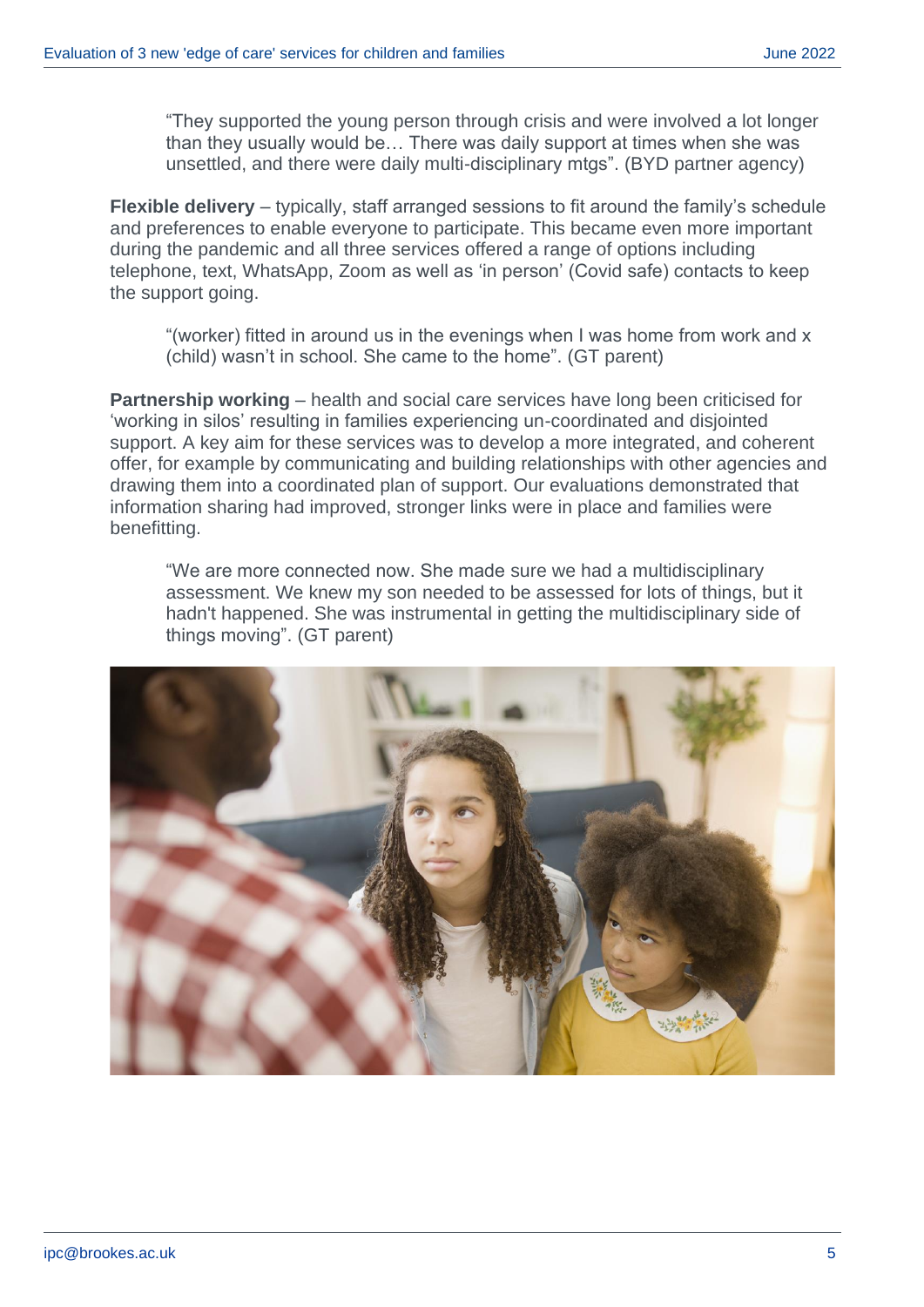#### 5 Outcomes

As is frequently the nature of pilot evaluations, it was more difficult to determine the extent to which these target outcomes for services had been achieved. The evaluations were carried out at a relatively early stage of implementation, and it has been suggested that "it takes between 2 and 3 years for a social care intervention to reach full implementation and that is it likely to happen in stages" Lushey (2017)6. As already noted above, families often engaged with these services for long periods and therefore the number of children and families who had completed interventions was relatively small. However, by using a range of methods to gather evidence including family interviews, case file sampling and standardised outcome measures, we were able to identify very positive early signs of promise in all 3 service settings. For example:

#### **Data gathered from case file analysis in the GT service**

85% of parents who participated in FFT CW had improved their knowledge, understanding and skills quite or very well in relation to child development and parenting.

69% of parents in the FFT CW cohort had taken on board the learning and were working together using effective strategies for managing or preventing difficult behaviour either very much or quite a lot.

69% of parents in the FFT CW cohort had improved levels of self-esteem and emotional wellbeing and were feeling more hopeful and positive about the future.

69% of children in the FFT CW cohort and 72% in the social worker/family support worker led model were experiencing fewer incidents of aggression or anti-social behaviour at home or at school.

68% of children in the FFT CW cohort had improved emotional health and wellbeing.

71% of families in the FFT CW cohort and 79% in the social worker/family support worker led model were found to have improved relationships and communication.

Only 5% of children had been stepped up to Child Protection or Looked After Child during the intervention.

<sup>&</sup>lt;sup>6</sup> Lushey C. (2017) No Wrong Door. Available at: [https://www.gov.uk/government/publications/no-wrong](https://www.gov.uk/government/publications/no-wrong-door-innovation-programme-evaluation)[door-innovation-programme-evaluation](https://www.gov.uk/government/publications/no-wrong-door-innovation-programme-evaluation)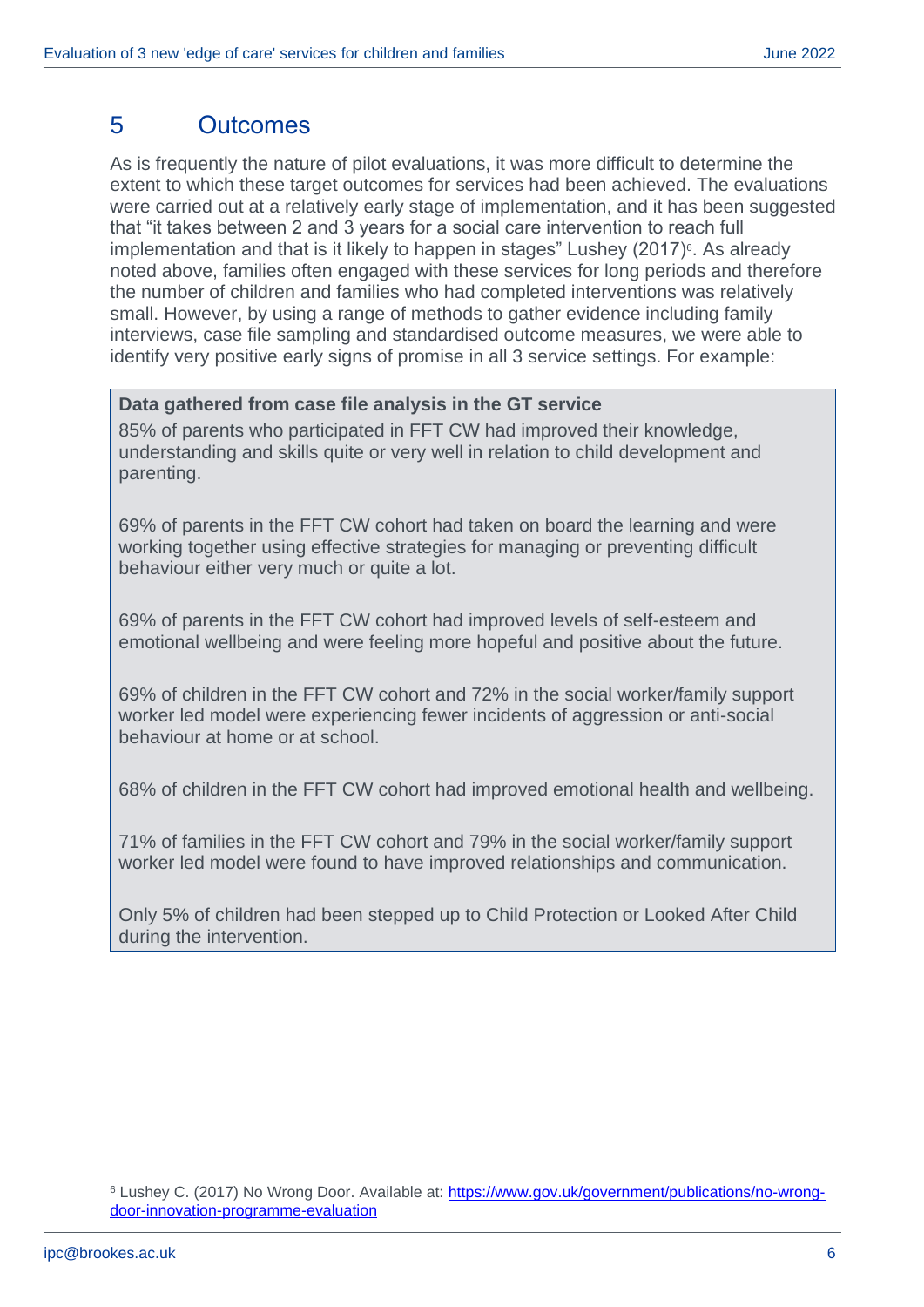The following case studies from our evaluation of the MST service focus on what the change for one family looked and felt like:

#### **MST case study**

The young person was going missing and at risk of Child Sexual Exploitation (CSE) and been out of education for 2 years. She had alleged that she'd been raped but mum hadn't believed her. There had been self harm incidents 2 months prior to the referral. Relationships at home were very strained. There was physical and verbal aggression from the young person to her mother. Mum & step dad very negative about the young person. Mum had told her she didn't want her and didn't care if she became homeless. Mum had called children's social care out of hours asking for her daughter to be accommodated and saying she felt like hitting her. It was noted that mum has had multiple brain tumours over the last few years, she had a poor relationship with her daughter, ineffective discipline and ignored her for weeks as punishment.

Engagement in MST by mum, dad and step dad was very good. Mum commented as early as the second week that she had never had support like this with someone at the end of a phone whenever you want. 1 to 1 sessions mostly with mum looked at FITs and sequential thinking for verbal aggression, poor school attendance, breaking curfews, positive school attendance, partner's lack of engagement, anti-social peers, absconding, low mood, and positive verbal aggression. A genogram was completed looking at family ecology. The worker completed 38 hours over 16 weeks, 2-3 sessions a week.

At case closure, the support was said to have been very successful. Young person felt loved, felt safer and more secure. Now had positive relations with all adults in her life and more affection and less verbal aggression towards her mum (sustained for 7 weeks at closure). There was no absconding. She asks mum if she can go out & tells her where she is going and who with. Curfews have been kept and sustained for 7 weeks. Mum realised that "when I show my daughter warmth & I am positive she can't kick back at that." There were no anti-social friends now, only pro-social activities with approved friends. Relationships at home had vastly improved. The young person was reciprocating warmth to her mother and getting on with her stepfather. School had offered her a place in the school hub & were pleased with her engagement and academic progress.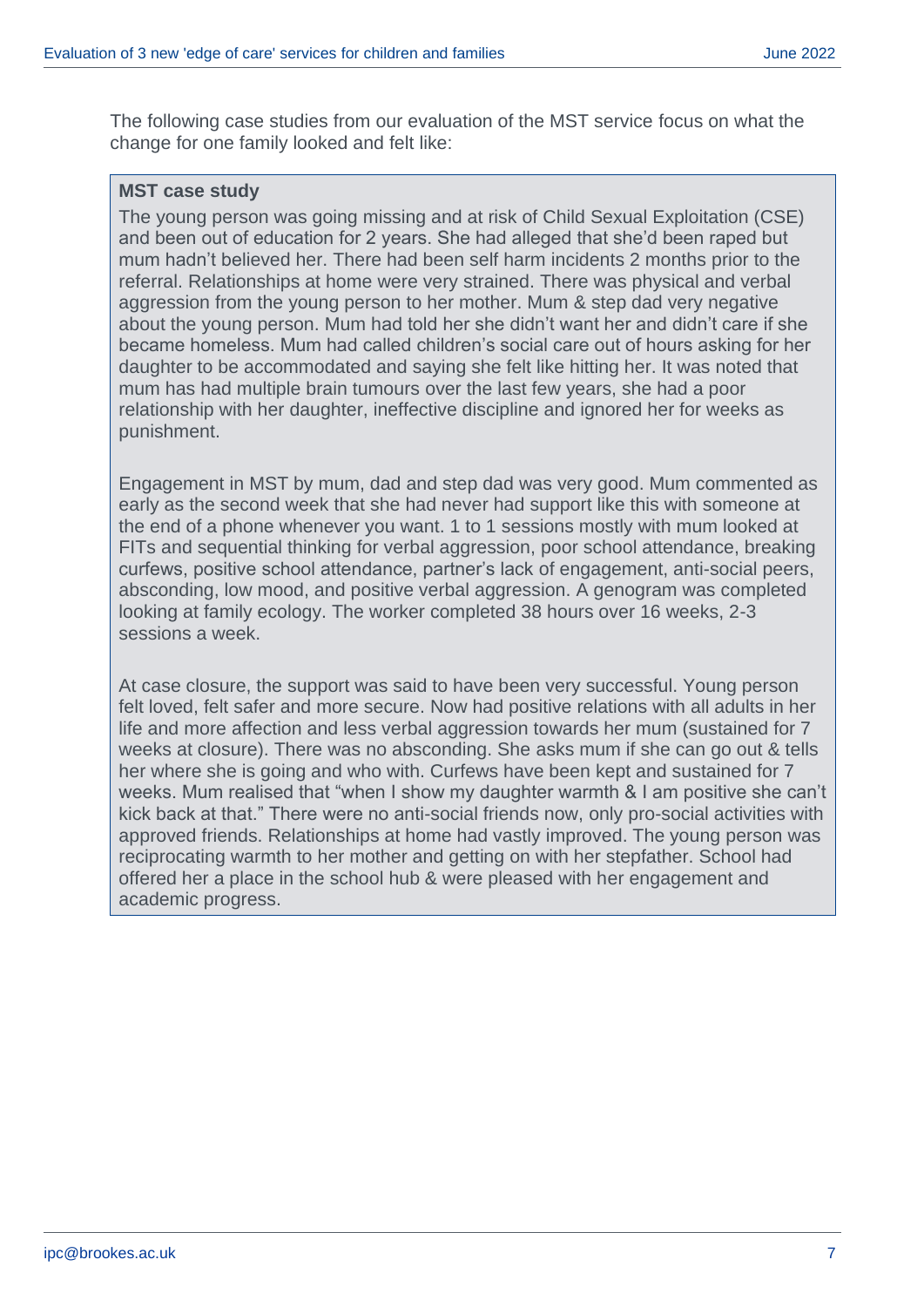#### **BYD outcomes: lessons learnt**

The cohort of young people accessing the BYD service were described as being 'at the high end of complexity' and included some that had already had to leave the family home and were being cared for in hospital or the local residential home. In these cases, the service became involved as part of the discharge plan.

In our case file analysis and through interviews with parents and professionals we found evidence that suggested some progress had been made. For example, in one case there had been no reports of self-harming for several months and no further hospital admissions. In another, there had been a reduction in absconding/going missing and Police involvement.

"It helped build relationships… The young person was displaying significant violent behaviour…. The reflection and the impact of traumatic life events on them all that they may have not fully appreciated before was a big shift for them & helped enormously". (residential unit manager)

"The young person was so complimentary of the support and intervention she had had. She noticed so much difference in herself. She was talking about school and going back and the problems she felt. Before she would see a problem and that would be it. But in this conversation she identified the problem and then talked through solutions". (residential unit manager)

Comments from parents we interviewed tended to be more cautious about the degree to which they felt young people had changed and hinted that whilst the intervention may have helped 'at the time', it wasn't necessarily going to be enough to sustain long term improvement, given the high level of complexity. For example:

"He had a good 2-3 weeks when his behaviour wasn't so bad. Emotional and behavioural difficulties reduced a bit in this time… He's no better off at the minute. That's just him". (mum)

"They didn't understand the complexities of my daughter as a whole. My daughter would play lip service. They would give her calming techniques but she's not that type of person. She would do the 1:1 sessions but nothing outside". (mum)

What this indicates, is that there is not likely to be a 'quick fix' for this cohort of children and young people who are at the high end of complexity. Progress is likely to fluctuate and it can be more helpful to measure outcomes as small steps in the right direction rather than wholesale change. The BTD team use distance travelled tools like outcome star which can be helpful in documenting the journey incrementally and sharing this with young people and families to highlight achievements, however small and encourage ongoing change.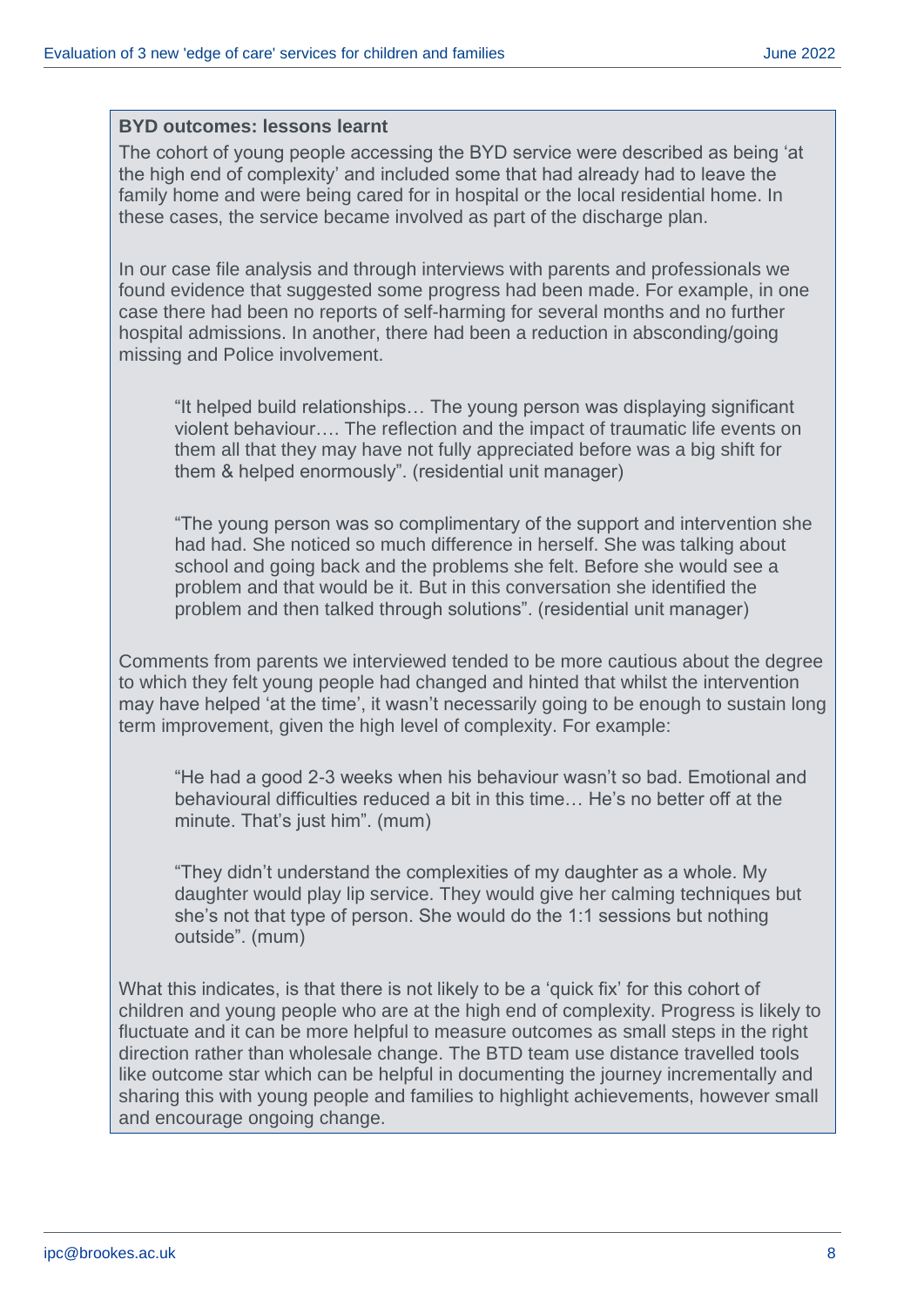#### 6 Lessons learnt for the sector as a whole

For children's services in other areas that are considering piloting new approaches to address the growing number of children with complex needs on the edge of care, our evaluation of these three services points to some key implementation challenges as follows:

**Staff recruitment was problematic, particularly for roles that required clinical expertise for the delivery of therapeutic interventions** - reflecting the bigger picture of staff shortages across the health and social care workforce. However, in talking to staff in the newly established teams, we heard very positive feedback about the uniqueness of the roles, opportunities for personal development and the high level of job satisfaction. It might be helpful to feature these positives in recruitment drives.

**Capacity was stretched** – the growing number of families needing support was exacerbated by the Covid pandemic and more recently the cost-of-living crisis. Small teams can quickly become overwhelmed. Having tight eligibility criteria might be one way to control this that might include an assessment of whether the family is ready to benefit from an intensive and potentially demanding intervention.

**Gaps in other services** - unmet need that was beyond the scope of the service risked having a detrimental effect on families and cancelling out the gains that had been made. The most frequently mentioned services that were difficult for families to access were CAMHS, other specialist support for children with additional needs and adult mental health. This can only be addressed by partner agencies taking a whole system approach to explore how capacity in other services can be boosted.

Conversely, the things that supported implementation included:

**Partnership working by senior managers and leaders** – a shared agreement about the need / target group, a willingness to try something new and a shared commitment to resource the pilot.

**Partnership working at operational level** – new teams worked hard to establish open, honest and trusted relationships and ensure that what they were offering complemented (not duplicated) the work of other agencies.

**Support for staff** – induction and training for new staff to ensure they had the right skills and approach to deliver a high-quality service and were able to adapt to new ways of working. Regular clinical supervision, enabling staff to develop reflective practice.

**Smaller caseloads** - so that staff could work more intensively with families.

**Adaptability** – being creative and changing methods of delivery if necessary to keep families engaged. For example, all 3 services offered remote and digital options as well as keeping in person (Covid safe) visits going through the pandemic.

**Continuous review** – reflection and review by practitioners – is what we're doing making a difference to families? as well as by senior managers and steering groups checking against delivery plans, asking themselves – are we doing the right thing?